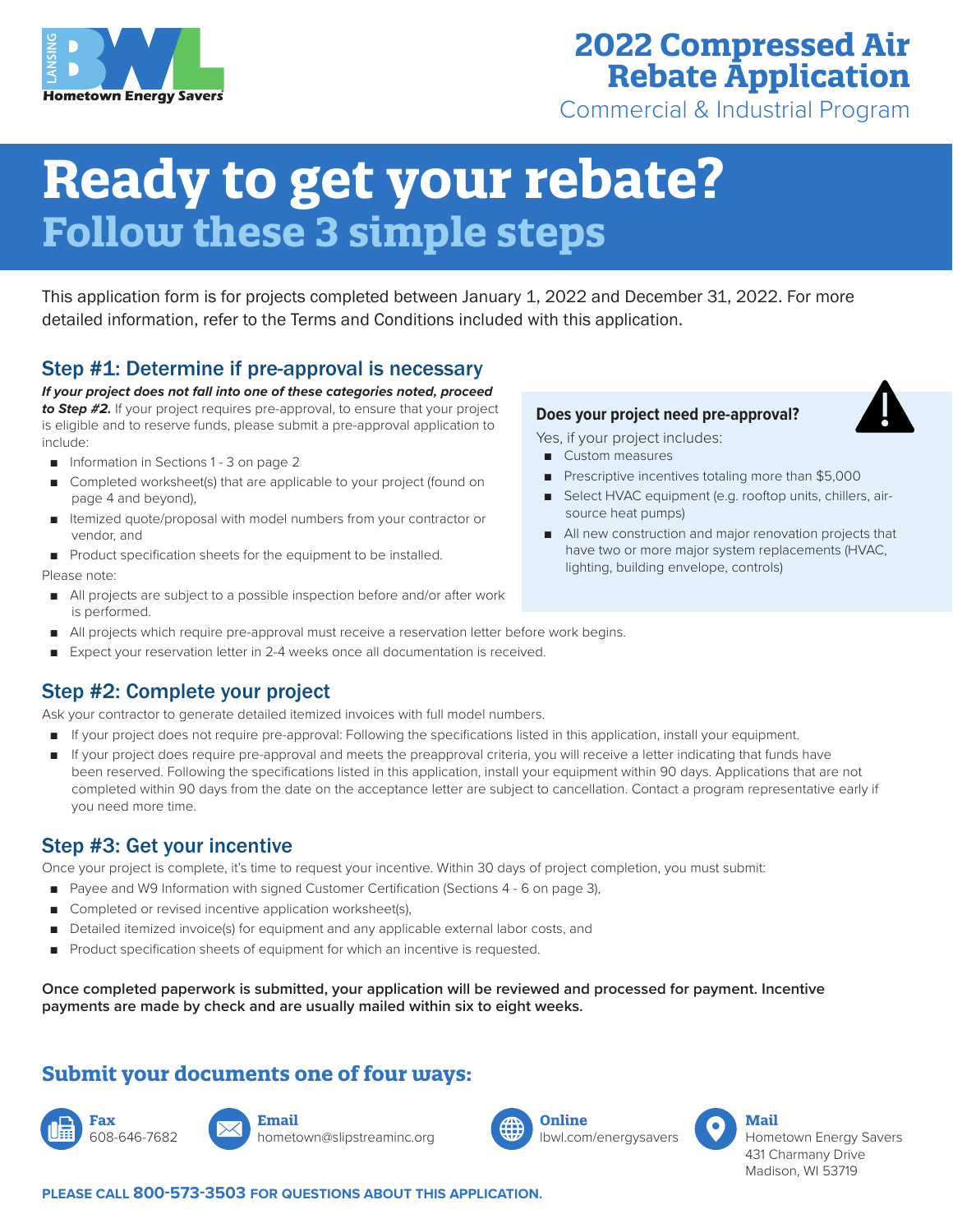

**All Applicants:** Fill Out Sections 1 - 3. For completed projects not requiring pre-approval, complete Sections 4 - 6 at the same time as Sections 1 - 3.

**For Pre-Approval projects:** Complete Sections 4 - 6 when project is complete.

## **SECTION 1: Customer & Project Information**

| Customer Name:                                                                                              |                                        |  |  |  |
|-------------------------------------------------------------------------------------------------------------|----------------------------------------|--|--|--|
| <b>Customer Mailing Address:</b>                                                                            | ZIP:<br>City:<br>State:                |  |  |  |
| If this application is for a project that has already been completed, what was the project completion date? |                                        |  |  |  |
| If this is a pre-approval request for an upcoming project, what is the expected project completion date?    |                                        |  |  |  |
| Existing facility equipment replacement/retrofit<br>Project Type:<br>New construction                       | Major renovation<br>Addition/expansion |  |  |  |

## SECTION 2: Job Site Information

| Job Site Name (if different than customer name):                                             | Project Contact Person Name:                                                                                                                                                                                                   |
|----------------------------------------------------------------------------------------------|--------------------------------------------------------------------------------------------------------------------------------------------------------------------------------------------------------------------------------|
| Project Contact Telephone:                                                                   | <b>Project Contact Email:</b>                                                                                                                                                                                                  |
| Office Number<br>Mobile Number                                                               |                                                                                                                                                                                                                                |
| Job Site Street Address (physical location):                                                 | ZIP:<br>City:<br>State: MI                                                                                                                                                                                                     |
| <b>BWL Electric Account Number:</b>                                                          | How did you learn about the program?<br>My Utility<br>Utility Website                                                                                                                                                          |
|                                                                                              | Mail/Bill insert<br><b>Community Event</b><br>Contractor<br>Newspaper                                                                                                                                                          |
|                                                                                              | Other than the contract of the contract of the contract of the contract of the contract of the contract of the                                                                                                                 |
| What is the predominant use of the building space where equipment was installed? (check one) |                                                                                                                                                                                                                                |
| Office<br>Grocery/Supermarket<br>Retail<br>Warehouse<br>Restaurant                           | School: K-12<br>Manufacturing<br>School: College<br>Lodging                                                                                                                                                                    |
| Healthcare facility<br>Multi-family<br>Agriculture                                           | Other/Mischender and the contract of the contract of the contract of the contract of the contract of the contract of the contract of the contract of the contract of the contract of the contract of the contract of the contr |

## SECTION 3: Trade Ally (Contractor) Information

| Trade Ally Name (or indicate if self install): | Trade Ally Contact Person Name: |        |      |
|------------------------------------------------|---------------------------------|--------|------|
| Trade Ally Telephone:                          | Contact Email:                  |        |      |
| Trade Ally Mailing Address:                    | City:                           | State: | ZIP: |

### **Submit your documents one of four ways:**



**Email** hometown@slipstreaminc.org

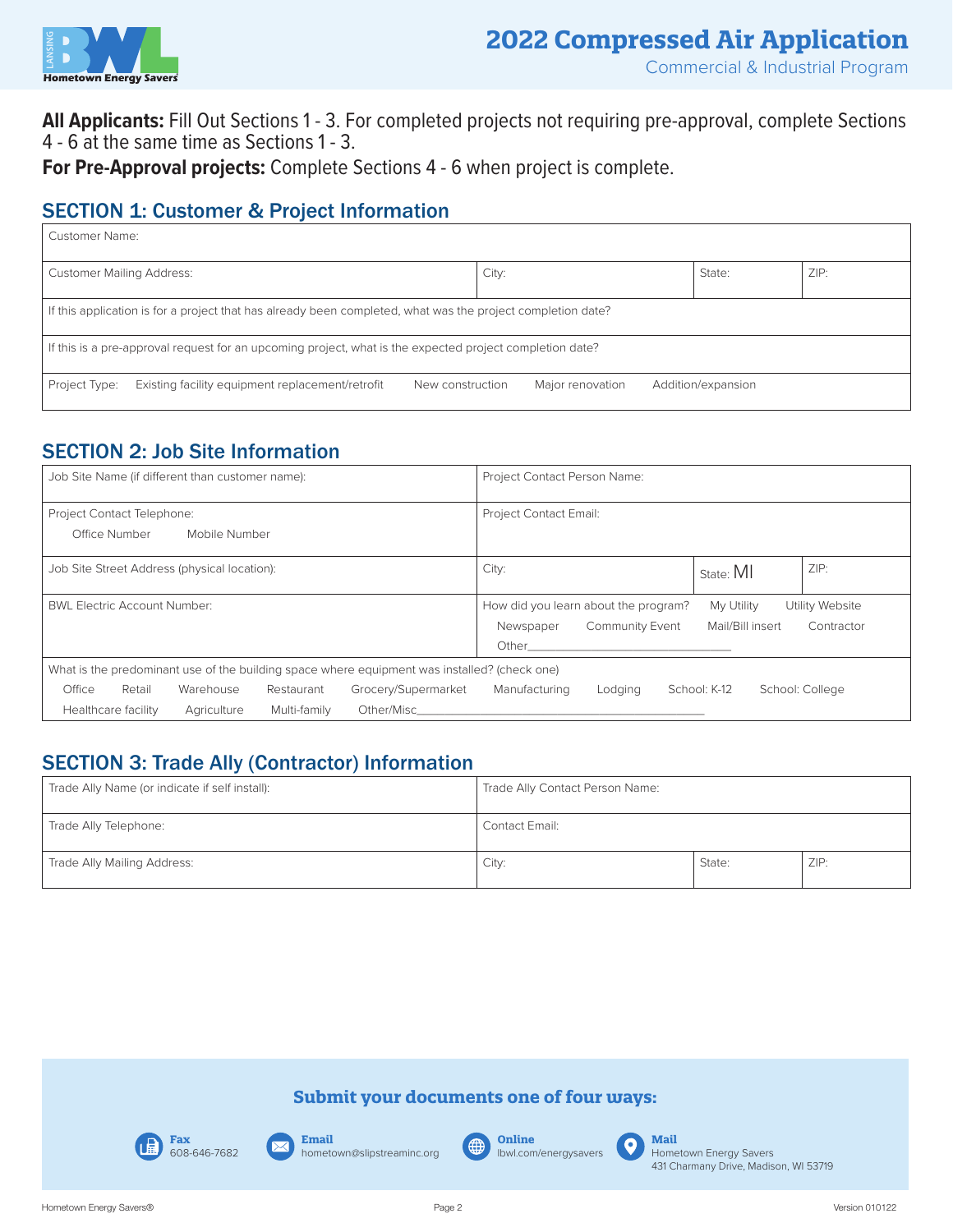

### **All applicants fill out this information. For pre-approved projects, this may be submitted AFTER the project is completed.**

## SECTION 4: Payee and Mailing Address

| Mail Check to: | Customer Mailing Address (above)          |                     | Job Site Address | Payee W-9 Address     | Alternate Pay Address (complete below) |      |
|----------------|-------------------------------------------|---------------------|------------------|-----------------------|----------------------------------------|------|
|                | Alternate Pay Address (if checked above): |                     |                  | City:                 | State:                                 | ZIP: |
|                | Make Incentive Check Payable to (payee):  | <b>BWL Customer</b> | Landlord         | Trade Ally Contractor |                                        |      |

#### ONLY IF incentive check is being made payable to a third-party landlord or Trade Ally per check box above, both the BWL customer and the third-party must confirm this incentive reassignment arrangement by signing below:

I, the BWL Customer, am authorizing reassignment of the incentive payment to the third-party payee named below, and I understand that I will not be receiving the incentive payment. I also understand that my release to a third-party does not exempt me from the program requirements outlined in the Terms and Conditions.

#### **BWL Customer Signature**

| Signature                                                                                                          | Print Name | Date |
|--------------------------------------------------------------------------------------------------------------------|------------|------|
| I, the third-party payee, certify that I have read and complied with the Terms and Conditions of this application. |            |      |

**Third-Party Incentive Recipient Signature**

| <sup>1</sup> Signature | Print Name | Date |
|------------------------|------------|------|
|                        |            | .    |

## SECTION 5: Payee IRS Form W-9 Information

(submit IRS form W-9 for payee OR fill out this section completely. This section may be omitted only if IRS form W-9 for payee is submitted.)

| Payee Legal Name (as shown on income tax return):                                                                                                                                                                                                                                                                                                                                                                                                                                                                                                        |             | Payee Business Name (if different than payee legal name): |        |      |
|----------------------------------------------------------------------------------------------------------------------------------------------------------------------------------------------------------------------------------------------------------------------------------------------------------------------------------------------------------------------------------------------------------------------------------------------------------------------------------------------------------------------------------------------------------|-------------|-----------------------------------------------------------|--------|------|
| Payee Legal Address:                                                                                                                                                                                                                                                                                                                                                                                                                                                                                                                                     |             | City:                                                     | State: | ZIP: |
| Check the appropriate box for federal tax classification; check only one of the following seven boxes:<br>Individual/sole proprietor or single-member LLC<br>C Corporation<br>S Corporation<br>Partnership<br>Trust/estate<br>Other tax exempt organization or gov't agency<br>LLC - Enter the tax classification (C = C corporation, S = S corporation, P = partnership):<br>Note: For a single-member LLC that is disregarded, do not check LLC; check the appropriate box in the line above for the tax classification of the single-member<br>owner. |             |                                                           |        |      |
| Payee Tax Identification Number (TIN) (Complete ONE only. Must match payee legal name above.)                                                                                                                                                                                                                                                                                                                                                                                                                                                            |             |                                                           |        |      |
| Certification: the following certifications are required in order for this form to substitute for the IRS form W-9. Under penalties of perjury, I certify that:<br>1. The payee's TIN is correct. 2. The payee is not subject to backup withholding due to failure to report interest and dividend income. 3. The payee is a U.S. citizen.<br>The Internal Revenue Service does not require your consent to any provision of this document other than the certifications required to avoid backup withholding.                                           |             |                                                           |        |      |
| Payee Signature:<br>/s/                                                                                                                                                                                                                                                                                                                                                                                                                                                                                                                                  | Print Name: | Title:                                                    | Date:  |      |

## SECTION 6: BWL Customer Certification

I hereby certify that: 1. The information contained in this application is accurate and complete. 2. All rules of this incentive application have been followed. 3. I have read and understand the Terms and Conditions included with this document. I agree to verification of equipment installation which may include a site inspection by a program or utility representative. I understand that I am not allowed to receive more than one incentive from this program on any piece of equipment. I hereby agree to indemnify, hold harmless and release the utility and the utility's contractors from any actions or claims in regard to the installation, operation and disposal of equipment (and related materials) covered herein, including liability from any incidental or consequential damages. I have elected to utilize electronic signatures. I understand and intend that a legal signature is formed by typing my name on this document. If any of the parties do not wish to sign this document electronically, all must opt out together and print a paper copy to sign manually.

| Customer Signature: | Print Name: | Title: | Date: |
|---------------------|-------------|--------|-------|
| /s/                 |             |        |       |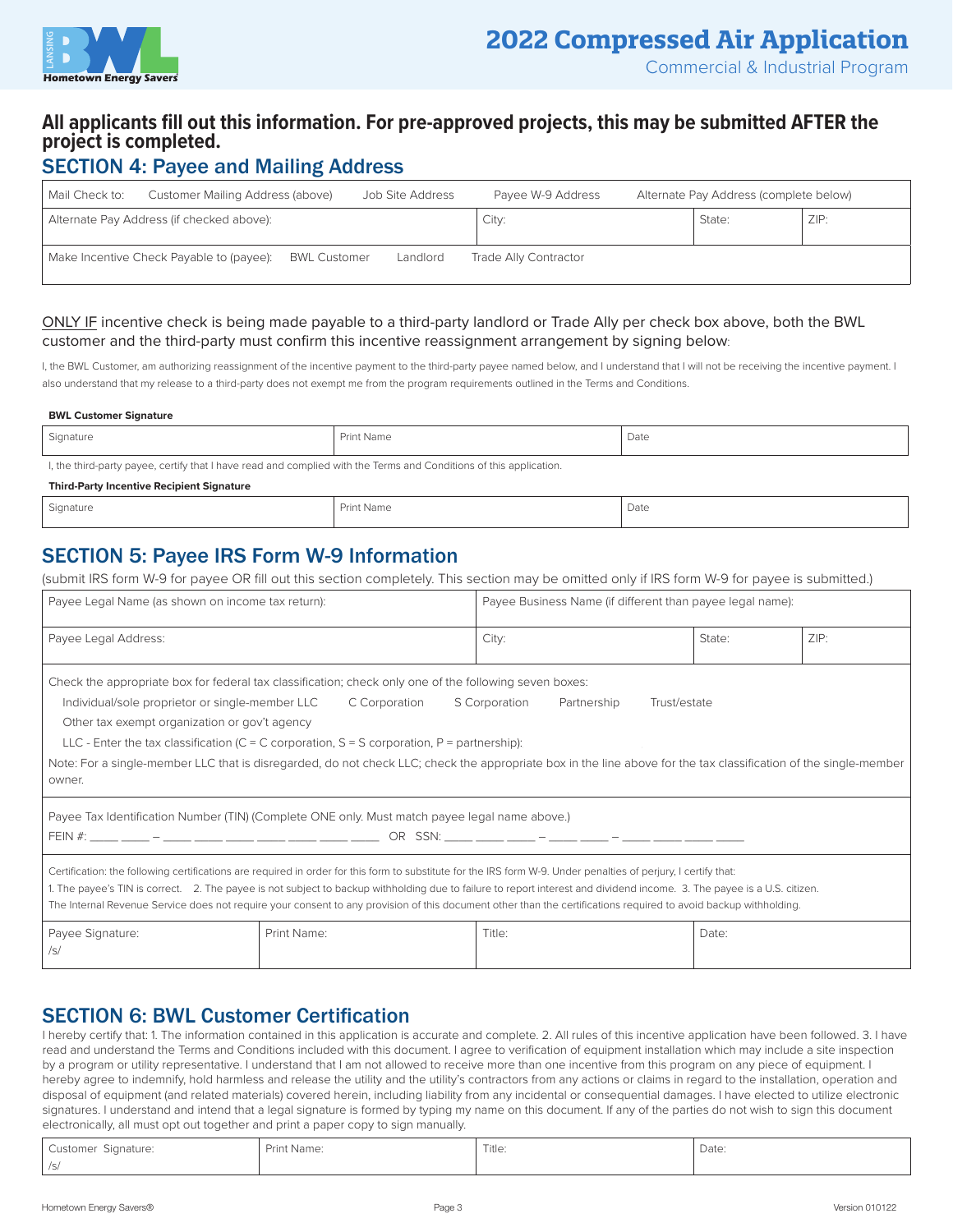



Commercial & Industrial Program

| <b>Measure</b>                                                                                                                                                                        | <b>Incentive Per Unit</b>              | <b>Quantity</b>                     | <b>Total</b><br><b>Incentive</b> |
|---------------------------------------------------------------------------------------------------------------------------------------------------------------------------------------|----------------------------------------|-------------------------------------|----------------------------------|
| <b>Variable Speed Drive (VSD) Air Compressor*</b>                                                                                                                                     |                                        |                                     |                                  |
| Replacement of constant speed air compressor with rotary screw compressor controlled by<br>a variable speed drive (VSD).                                                              |                                        |                                     |                                  |
| Manufacturer specification sheet and/or CAGI sheet for new compressor must be<br>submitted.                                                                                           |                                        |                                     |                                  |
| Must be a new variable speed screw compressor and supply an air system that operates at<br>least 2,000 hours per year to be eligible.                                                 | \$100 per HP                           | Nominal<br>HP of new<br>compressor: | \$                               |
| Air compressors purchased or installed for backup or redundant systems do not qualify.<br>п<br>For new VSD compressors only. Adding a VSD to an existing compressor does not qualify. |                                        |                                     |                                  |
| Limited to one VSD compressor per compressed air system.                                                                                                                              |                                        |                                     |                                  |
| System and demand conditions requiring the air compressor to be loaded constantly<br>п                                                                                                |                                        |                                     |                                  |
| above 80 percent or constantly loaded below 30 percent are not eligible for this incentive.<br>These operating conditions may not realize savings from a VSD controlled compressor.   |                                        |                                     |                                  |
| Variable Displacement Air Compressor*                                                                                                                                                 |                                        | Nominal                             |                                  |
| For new variable displacement rotary-screw air compressor with minimum 50 horsepower                                                                                                  |                                        | HP of new                           |                                  |
| replacing inlet modulated or load/no-load compressor.                                                                                                                                 | \$35 per HP                            | compressor:                         | \$                               |
| Compressors purchased or installed for backup or redundant systems are not eligible.                                                                                                  |                                        |                                     |                                  |
| Two-Stage Rotary Screw Air Compressor*                                                                                                                                                |                                        |                                     |                                  |
| Two-stage rotary screw compressor installed instead of single-stage rotary screw<br>ш<br>compressor.                                                                                  |                                        |                                     |                                  |
| Minimum 50 horsepower.                                                                                                                                                                |                                        | Nominal                             |                                  |
| Indicate modulation method of new compressor:                                                                                                                                         | \$20 per HP                            | HP of new<br>compressor:            | \$                               |
| Inlet modulation                                                                                                                                                                      |                                        |                                     |                                  |
| Variable speed drive                                                                                                                                                                  |                                        |                                     |                                  |
| Variable displacement                                                                                                                                                                 |                                        |                                     |                                  |
| Load/no-load                                                                                                                                                                          |                                        |                                     |                                  |
|                                                                                                                                                                                       | <b>Thermal Mass</b><br>\$0.40 per SCFM | SCFM of new<br>dryer:               | \$                               |
| Refrigerated Cycling Compressed Air Dryer Replacing Non-cycling*                                                                                                                      |                                        |                                     |                                  |
| Replace a non-cycling refrigerated air dryer with a cycling refrigerated air dryer of<br>equivalent capacity of one of the three types listed.                                        | Variable Speed<br>\$2 per SCFM         | SCFM of new<br>dryer:               | $\frac{4}{5}$                    |
| The existing compressed air dryer must run exclusively in non-cycling mode. The new dryer<br>cannot be equipped with a feature that allows it to run in a non-cycling mode.           |                                        |                                     |                                  |
| Air system must operate more than 2,000 hours per year to be eligible.                                                                                                                | Digital Scroll<br>\$2 per SCFM         | SCFM of new<br>dryer:               |                                  |
| <b>Refrigerated Compressed Air Dryer Replacing Desiccant</b>                                                                                                                          |                                        |                                     |                                  |
| Replace a desiccant-type air dryer with a refrigerated air dryer of equivalent capacity.<br>ш                                                                                         |                                        | SCFM of new                         |                                  |
| Air system must operate more than 2,000 hours per year to be eligible.<br>п                                                                                                           | \$4 per SCFM                           | dryer:                              | \$                               |
| Not eligible for new construction.<br>п                                                                                                                                               |                                        |                                     |                                  |
| Air Compressor Outdoor Air Intake*                                                                                                                                                    |                                        |                                     |                                  |
| Available for systems where existing air compressor(s) current air inlet comes from the<br>٠                                                                                          |                                        | Nominal                             |                                  |
| ambient conditioned (heated) space, and this is replaced with a permanently hard ducted                                                                                               | \$8 per HP                             | HP of<br>compressor:                | \$                               |
| air inlet directly from the outside all the way to the compressor's intake.                                                                                                           |                                        |                                     |                                  |
| Backup compressors do not qualify for this incentive.<br>п                                                                                                                            |                                        |                                     |                                  |
|                                                                                                                                                                                       |                                        |                                     |                                  |
|                                                                                                                                                                                       |                                        | Page Subtotal   \$                  |                                  |

*\* Eligible for new construction projects.*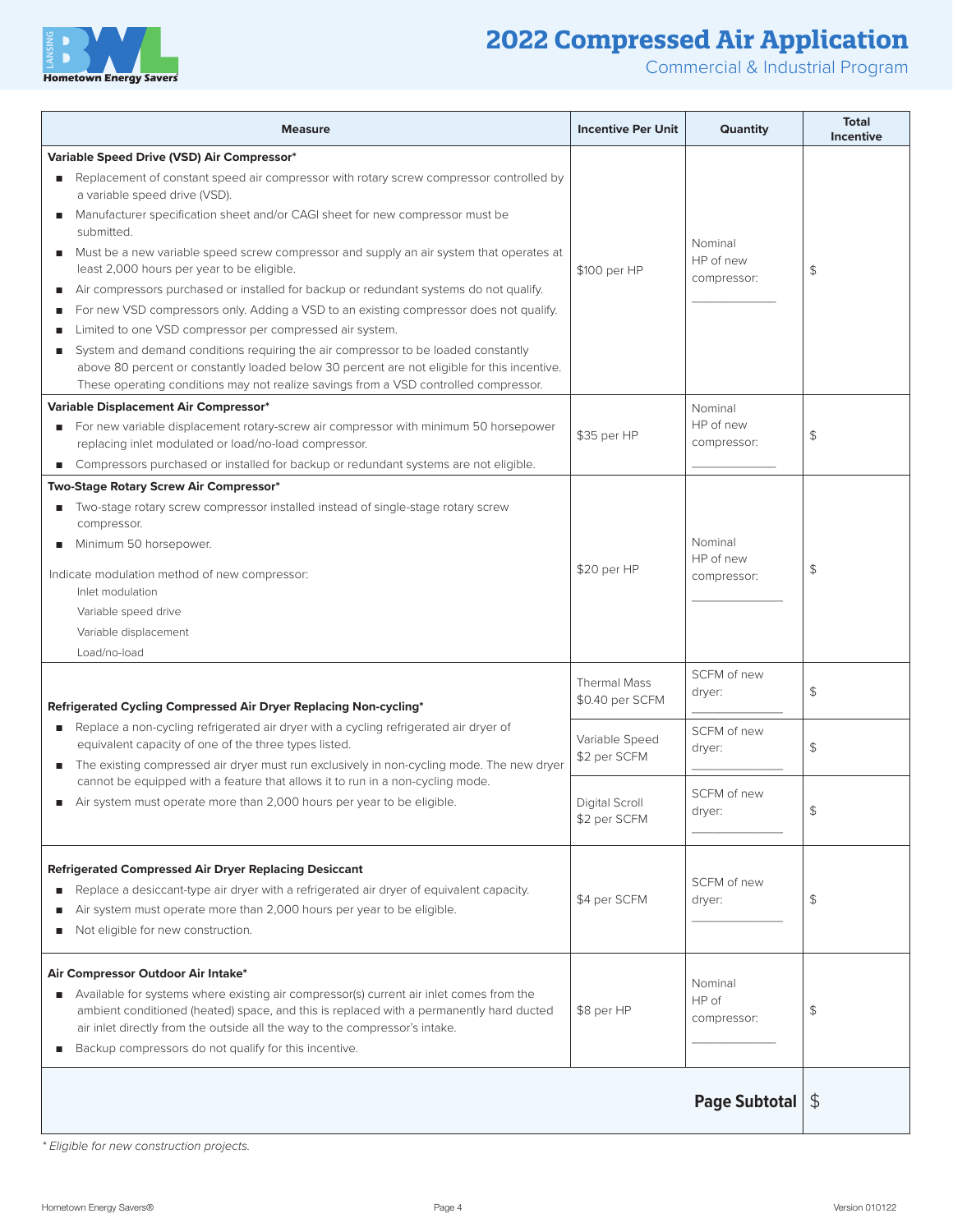

## **2022 Compressed Air Application**

Commercial & Industrial Program

|                                                                                                                                                                                                                                                                                                                | On variable speed<br>drive (VSD) air<br>compressor<br>\$3.50 per SCFM | SCFM of new<br>dryer:         | \$ |
|----------------------------------------------------------------------------------------------------------------------------------------------------------------------------------------------------------------------------------------------------------------------------------------------------------------|-----------------------------------------------------------------------|-------------------------------|----|
| Blower Purge Desiccant Compressed Air Dryer Replacing Heatless Desiccant*<br>Replace a heatless desiccant air dryer with a blower purge air dryer of equivalent capacity.<br>Air system must operate more than 2,000 hours per year to be eligible.                                                            | On variable<br>displacement air<br>compressor<br>\$3.50 per SCFM      | SCFM of new<br>dryer:         | \$ |
|                                                                                                                                                                                                                                                                                                                | On load/no-load<br>air<br>compressor<br>\$3.50 per SCFM               | SCFM of new<br>dryer:         | \$ |
| Dew Point Sensor Control for Desiccant Dryer*                                                                                                                                                                                                                                                                  |                                                                       |                               |    |
| Available for the addition of dew point controlled regeneration for a desiccant compressed<br>air dryer. For retrofit on existing dryer or an option on a new dryer.                                                                                                                                           | \$5 per SCFM                                                          | SCFM of dryer:                | \$ |
| Heat-of-Compression Air Dryer*                                                                                                                                                                                                                                                                                 |                                                                       | SCFM of new                   |    |
| Waste heat from oil-free air compressor used to regenerate desiccant dryer.                                                                                                                                                                                                                                    | \$4 per SCFM                                                          | dryer:                        | \$ |
| Minimum 50 horsepower of connected air compressor(s).                                                                                                                                                                                                                                                          |                                                                       |                               |    |
| Low Pressure Drop Air Filter*<br>Replace standard coalescing compressed air filter with low pressure drop filter of the "mist<br>eliminator" style.                                                                                                                                                            | \$5 per HP                                                            | Nominal<br>HP of<br>connected | \$ |
| New filter must have a pressure loss at rated flow up to 1 psi when new and up to 3 psi at<br>п                                                                                                                                                                                                                |                                                                       | compressor(s):                |    |
| element change.<br><b>Compressed Air Pressure Flow Controller*</b>                                                                                                                                                                                                                                             |                                                                       |                               |    |
| Pressure flow controller must be installed downstream from the air storage receiver tank on<br>a main pressure header.                                                                                                                                                                                         | \$5.50 per HP                                                         | Nominal<br>HP of<br>connected | \$ |
| The actual air compressor discharge pressure set-point must be reduced by at least 5 psig<br>(example: 110 psig reduced to 105 psig).                                                                                                                                                                          |                                                                       | compressor(s):                |    |
| Minimum 50 horsepower of connected air compressor(s).<br>Zero Loss Condensate Drain*                                                                                                                                                                                                                           |                                                                       |                               |    |
| Condensate drain being replaced must be a timed drain or manually opened drain.                                                                                                                                                                                                                                |                                                                       |                               |    |
| Replacement drain must be "no loss"-it must continuously measure the presence of<br>п<br>condensate and purge it only when necessary and only long enough as to prevent the<br>unintentional purging of compressed air. Manual drains, timed drains, and electronic<br>solenoid valve drains are not eligible. | \$150 per drain                                                       |                               | \$ |
| <b>Electric Tool Replacing Pneumatic Air Tool</b>                                                                                                                                                                                                                                                              |                                                                       |                               |    |
| Existing pneumatic hand tool must be replaced with an electric (i.e. 120V AC corded or<br>≥12V cordless) hand tool. To avoid leaks, the compressed air branch pipe serving the<br>pneumatic hand tool that will be replaced must be permanently removed.                                                       | Electric Tool with<br>Cord: \$100 each                                |                               | \$ |
| The hand tool must be used in an environment where the tool operates at least 400 hours<br>п<br>per year.                                                                                                                                                                                                      |                                                                       |                               |    |
| Pneumatic hand tools that qualify for this measure include: die grinder, air disc sander,<br>п<br>impact wrench, belt sander, hammer, air drill, and other pneumatic tools that use more than<br>15 cfm per tool.                                                                                              | Cordless Electric<br>Tool: \$60 each                                  |                               | \$ |
| Not eligible for new construction.<br>п                                                                                                                                                                                                                                                                        |                                                                       |                               |    |
| <b>Compressed Air Engineered Nozzle for Blow-off</b>                                                                                                                                                                                                                                                           |                                                                       |                               |    |
| Nozzle must replace simple open tube assembly connected to a compressed air system.                                                                                                                                                                                                                            |                                                                       |                               |    |
| Usage of the nozzle must be 1,000 hours per year or greater.<br>п<br>Nozzle diameter must be between 1/8 inch and 1/2 inch in diameter.                                                                                                                                                                        | \$150 per nozzle                                                      |                               | \$ |
| Provide nozzle diameter: ______________ inch.                                                                                                                                                                                                                                                                  |                                                                       |                               |    |
| Estimated annual hours of nozzle use: ______________ hours per year.                                                                                                                                                                                                                                           |                                                                       |                               |    |
|                                                                                                                                                                                                                                                                                                                |                                                                       | Page Subtotal $ \$$           |    |

*\* Eligible for new construction projects.*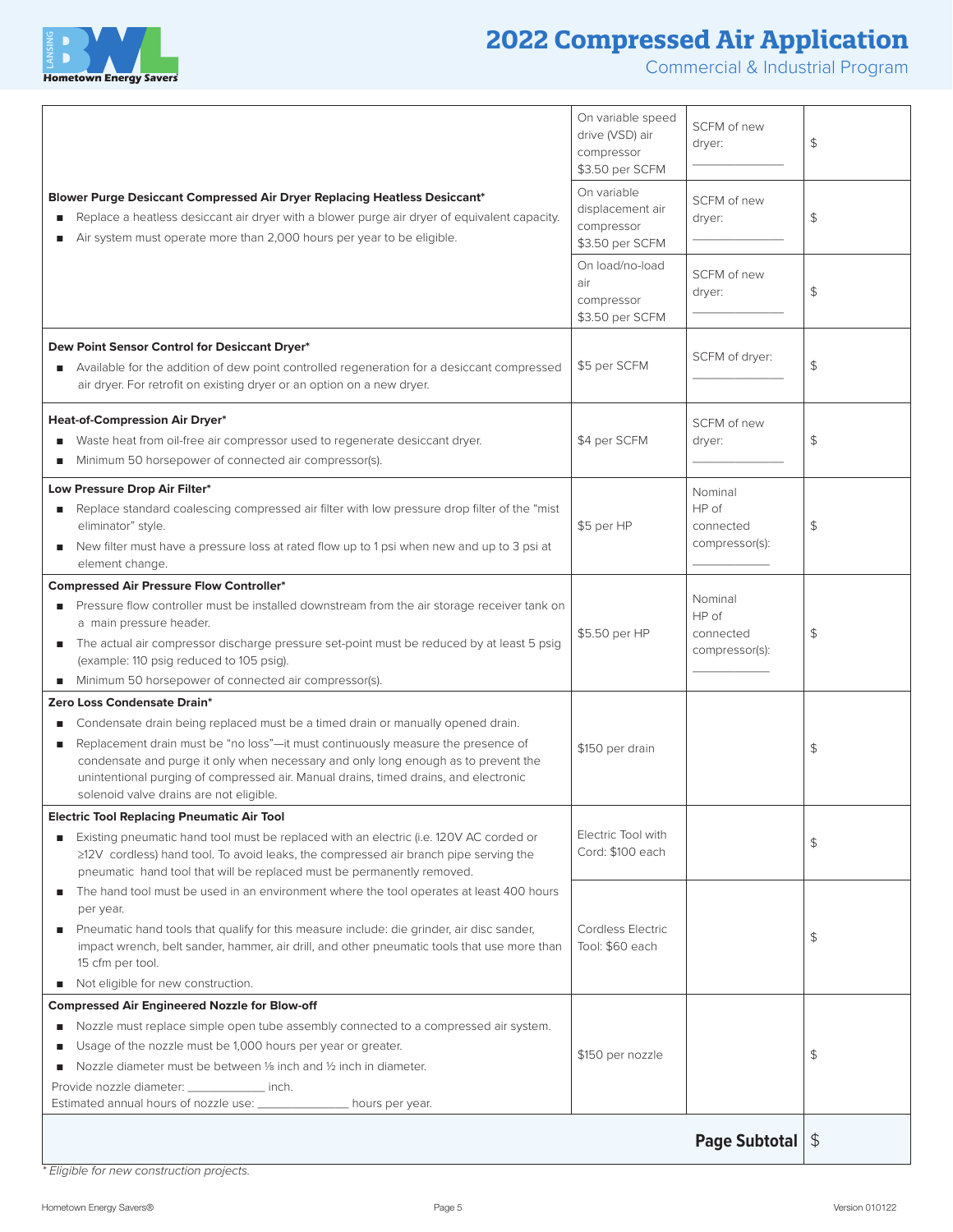

## **2022 Compressed Air Application**

Commercial & Industrial Program

|                                                                                                                                                                                                                   |                                                     |         | <b>Page Subtotal</b> $ \$$                    |    |
|-------------------------------------------------------------------------------------------------------------------------------------------------------------------------------------------------------------------|-----------------------------------------------------|---------|-----------------------------------------------|----|
| tank is not eligible.                                                                                                                                                                                             | Existing: $\leq$ 5 gal/cfm to new $\geq$ 10 gal/cfm | \$25/HP | Nominal HP of<br>connected trim<br>compressor | \$ |
| For the installation of compressed air<br>п.<br>storage tank to augment the capacity<br>of trim (not base-load compressor)<br>Replacement of existing end of life<br>п.<br>storage tank with same size or smaller | Existing: $\leq$ 3 gal/cfm to new $\geq$ 5 gal/cfm  | \$25/HP | Nominal HP of<br>connected trim<br>compressor | \$ |
| <b>Compressed Air Storage Tank*</b>                                                                                                                                                                               | Existing: $\leq$ 1 gal/cfm to new $\geq$ 3 gal/cfm  | \$50/HP | Nominal HP of<br>connected trim<br>compressor | \$ |

\**Eligible for new construction projects.*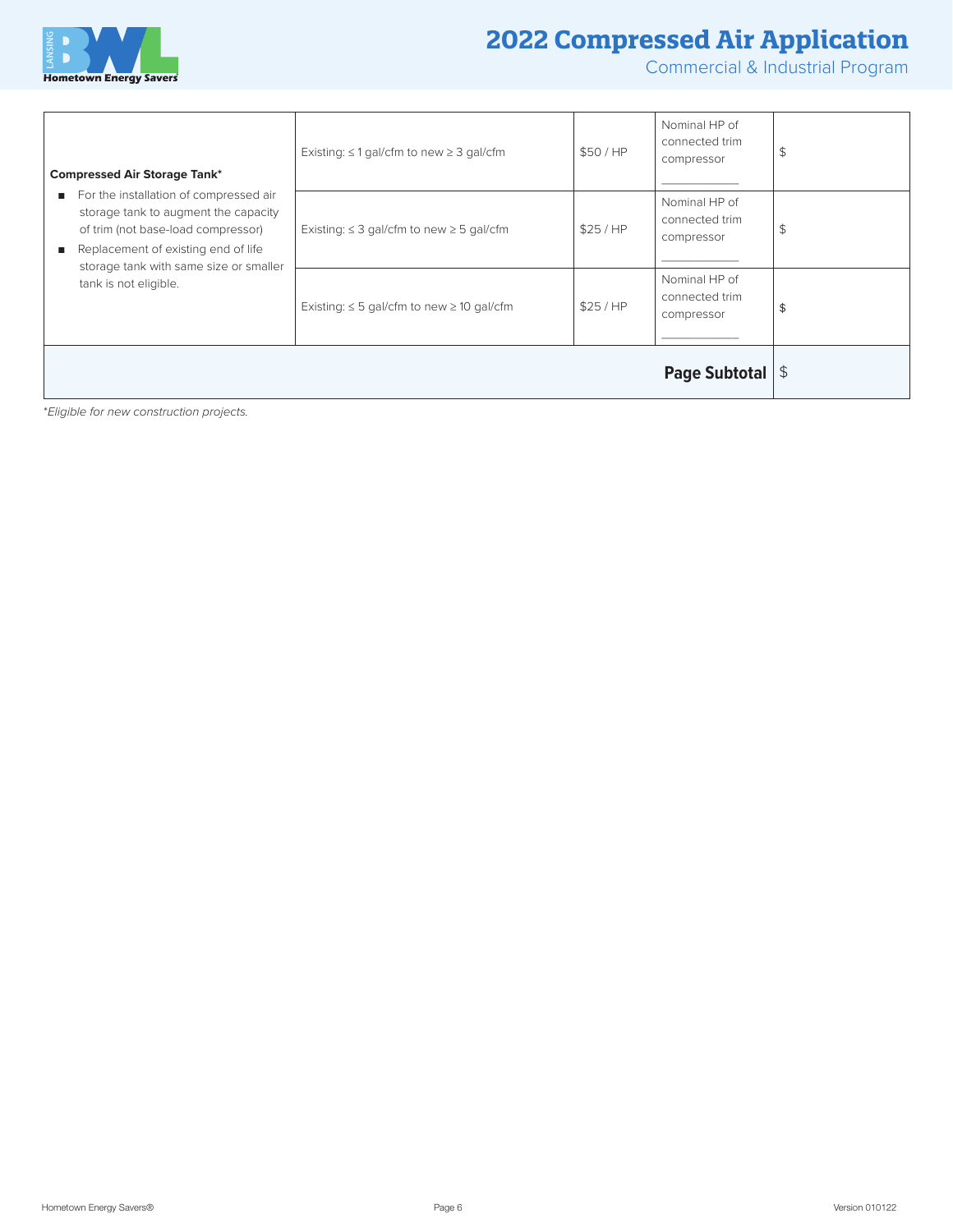

## **2022 Compressed Air Application**

## Compressed Air Energy Audit and Leak Reduction

**Incentives are available for compressed air system leak detection and repair, and for compressed air energy audits with leak detection and repair.**

- Pre-approval is required prior to repairing leaks.
- Eligible compressed air systems must be electrically driven, have a rated power of at least 50 horsepower (excluding backup and non-
- production compressors), and have an annual runtime of at least 2,000 hours (excluding backup).
- Eligible projects qualify for the prescriptive dollar amount per combined installed horsepower (excluding backup or redundant), with a maximum incentive amount of \$20,000 or 100% of project cost, whichever is less. If the auditor is receiving the incentive payment, and the incentive covers 100% of the project cost, an invoice must be sent to the customer with one or more line items showing the actual project cost, a line item showing the utility incentive deduction, and a zero balance. A copy of the invoice must also be submitted with the incentive application.
- To qualify for either incentive, a minimum of 50% of leaks by CFM documented in leak audit must be repaired.
- Leak detection and audit must be completed by a independent contractor chosen by the customer. Leaks may be repaired by either the contractor or customer.
- To qualify for the higher incentive compressed air energy audit measure, in addition to the leak detection report, the auditor must submit:
	- » Average annual hours of system operation
	- » Description of each air compressor, including full load CFM, full loak kW, rated pressure, control mechanism, manufacturer, and model number.
	- » On-site data collection of system operation parameters for a minimum of seven (7) days.
	- » Written report and presentation of audit findings, including recommendations for compressed air system efficiency improvement.
- Applicant must choose one incentive or the other; they may not be combined.

| To qualify for pre-approval:<br>Submit evidence of the compressed air leaks utilizing a spreadsheet audit<br>report detailing:<br>Date of inspection<br>п<br>Leak locations<br>п.<br>Estimated size of leak by volume (SCFM)<br>ш<br>Secure a tag at each leak location stating data above<br>ш<br>A pre-inspection may be required by a program energy advisor<br>п<br>Upon pre-approval, a reservation notification stating the incentive amount<br>ш<br>will be sent to the customer and the trade ally. | To receive incentive payment:<br>Submit payment form, invoice, and evidence of the compressed air leak<br>repairs utilizing a spreadsheet and notes on tags detailing:<br>Date of repair<br>Leak locations<br>Name of person who completed the repair<br>Leave updated tags in place for up to 30 days or until post-inspection is<br>performed |
|-------------------------------------------------------------------------------------------------------------------------------------------------------------------------------------------------------------------------------------------------------------------------------------------------------------------------------------------------------------------------------------------------------------------------------------------------------------------------------------------------------------|-------------------------------------------------------------------------------------------------------------------------------------------------------------------------------------------------------------------------------------------------------------------------------------------------------------------------------------------------|
| The leaks can then be repaired after receipt of pre-approval.<br>п                                                                                                                                                                                                                                                                                                                                                                                                                                          |                                                                                                                                                                                                                                                                                                                                                 |

| <b>Measure</b>                                                       | <b>Description</b>                                                                             | <b>System Type</b>                                                          | Quantity                   | <b>Incentive Rate</b> | <b>Total</b> |
|----------------------------------------------------------------------|------------------------------------------------------------------------------------------------|-----------------------------------------------------------------------------|----------------------------|-----------------------|--------------|
| <b>Compressed Air Leak Detection</b><br>and Repair                   | Compressed Air Leak Detection AND<br>Repair of ≥50% of Documented Leak<br><b>CFM</b>           | Does the compressed<br>air system include a<br>VSD compressor?<br>Yes<br>No | SCFM of leaks<br>repaired: | \$10 per HP           | \$           |
| <b>Compressed Air Energy Audit</b><br>with Leak Detection and Repair | Compressed Air Energy Audit AND<br>Leak Detection AND Repair of ≥50%<br>of Documented Leak CFM |                                                                             |                            | \$15 per HP           | \$           |

| <b>Page Subtotal   \$</b> |  |
|---------------------------|--|
|---------------------------|--|